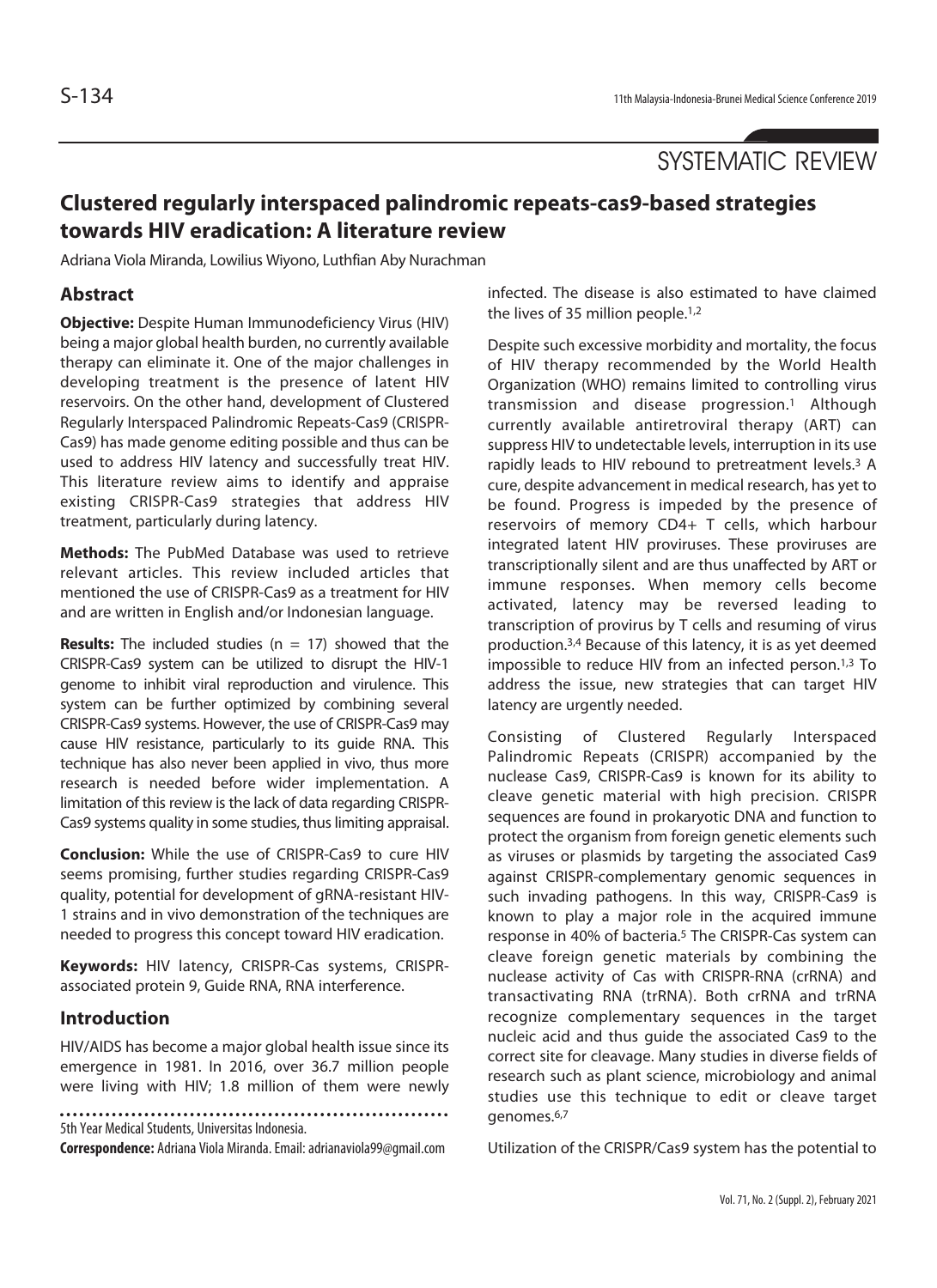become a breakthrough to treat once-incurable viral infections, including HIV.6,7 This literature review aims to identify and appraise existing CRISPR-Cas9 strategies related to HIV treatment. To meet this aim, we produced a database of HIV treatment strategies involving CRISPR-Cas9, as well as performing an appraisal of these strategies.

## **Methods**

This literature review used the PubMed Database to retrieve relevant articles. The following search terms were used: "("HIV" OR "Human Immunodeficiency Virus") AND ("CRISPR Cas9" OR "CRISPR-Cas9") AND "treatment." The inclusion criteria were (a) articles mentioning the use of CRISPR-Cas9 as a treatment for HIV and (b) articles written in English and/or Indonesian language. Articles which only mentioned the treatment of HIV-2 were excluded from this study.

Three reviewers (AVM, LW, LAN) independently evaluated the articles based on the specified inclusion and exclusion criteria. We then extracted information as follows: type of HIV targeted in the study, viral target, nuclease, guide (g) RNA/sequence used, type of cell(s) used, and gene delivery technique. Data regarding sensitivity, specificity and efficiency were also extracted. The data were put into custom tables for easier organization as a database. Appraisal of the CRISPR-Cas9 strategies was based on data regarding their sensitivity, specificity and/or efficiency.

## **Results**

Seventy-four articles in the PubMed database were initially selected. These were evaluated by the reviewers and fifty-seven articles were excluded that did not meet the specified inclusion criteria. Thus, only seventeen articles were used as the final research database (Table-1).

## **Discussion**

## **CRISPR-Cas9 can be used to disrupt HIV-1 genes**

We found several articles that demonstrated the ability of CRISPR-Cas9 to inhibit HIV production.8-25 In treating HIV, CRISPR-Cas9 was used to target several genes in the HIV genome, including the structural (gag, env), enzymatic (pol), and accessory genes (vif, rev), as well as Long Terminal Repeat (LTR), which mediates integration of HIV DNA. By targeting the genes responsible for HIV structural building, the virus structures production can be hampered, thus limiting their assembling as a virus. On the other hand, targeting the LTR will inhibit HIV integration to human cell DNA, so that further HIV latency can be avoided. To target several gene loci that were considered to be conserved sites, all of the studies designed several gRNAs, an RNA type which can direct the CRISPR-Cas9 system to a particular site (Figure-1).13 Conserved sites were chosen because of their relatively stable characteristics and low mutation rate. Avoiding potential for future mutation is important as deviation from the conserved sequences could reduce CRISPR-Cas9 system efficacy in the future.<sup>8</sup>

Most studies stated and explained the roles of each gRNA used, as well as their efficiency in inducing insertion and deletion (indel) in the HIV sequence. The efficiency ranged from 30% to 96.3%. Most gRNAs with efficiency above 80% targeted the LTR sequences, 8-10,12-16,21 although some targeted the structural genes.8-10 However, there were some discrepancies regarding efficiency in targeting structural genes. Some studies showed that the efficiency of CRISPR-Cas9 in targeting structural genes was between 50-70%, while others found it to be more than 80%.8-22 These variations could be caused by differences in gRNA design and the sequences they target. Some studies, unfortunately, did not indicate the efficiency of the gRNA used, and others only gave a graph without raw data to be reviewed.8-10 Thus, it is difficult to conclude the efficiency of the technique.

While these results show promising evidence of CRISPR-



**Figure-1:** A) Locations of CRISPR-Cas9 targets in the HIV-1 genome. The figure also shows the location of gRNA T1-T10 utilized in trial by Zhu et al (2015). (B) Schematic depiction of T1 gRNA guide sequence binding (20 nucleotides, underlined) to the HIV-1 DNA with associated Cas9 (in yellow). The red arrows indicate the cleavage site by Cas9. Copyright © Zhu et al.; licensee BioMed Central. 2015.<sup>13</sup>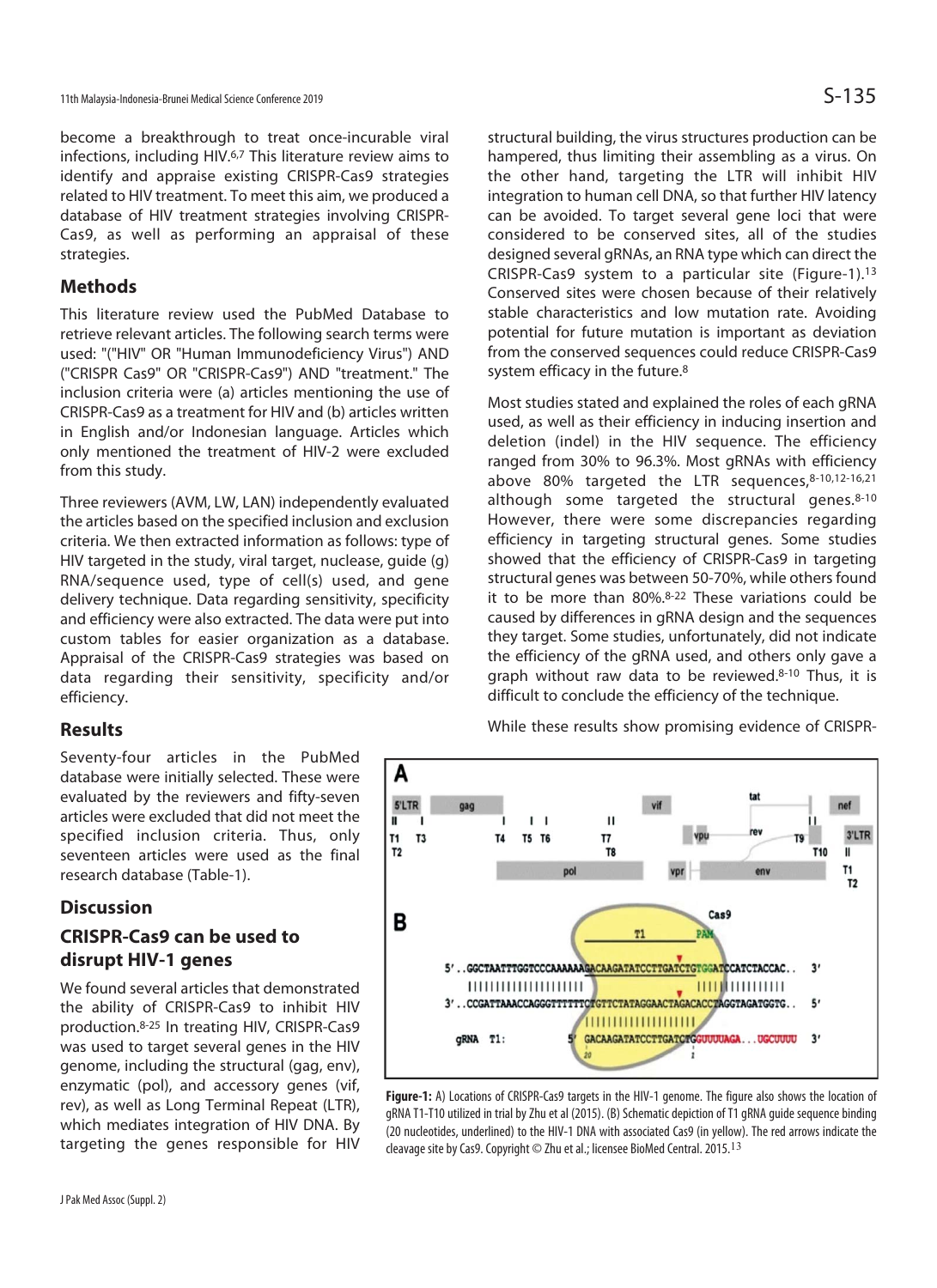| <b>Viral targets</b> | <b>Utilized guide RNAs (gRNAs)</b> | <b>Efficiency</b>      | <b>References</b>                     |
|----------------------|------------------------------------|------------------------|---------------------------------------|
|                      |                                    |                        |                                       |
| LTR                  | gLTR7                              | 95.50%                 | Wang et al, 2010 <sup>8</sup>         |
|                      | gLTR8                              | 94.70%                 |                                       |
| Pol                  | gPol6                              | N.A                    |                                       |
|                      | gPol7                              | N.A                    |                                       |
| Env                  | gEnv5                              | N.A                    |                                       |
| Vif                  | gVif2                              | N.A                    |                                       |
| Rev                  | gRev3                              | 96.30%                 |                                       |
| LTR                  | gLTR1                              | In limiting of HIV DNA | Yin et al, 2018 <sup>9</sup>          |
|                      | gLTR2                              | Replication: 57 - 89%; |                                       |
|                      | gLTR3                              | HIV virus production:  |                                       |
| Tat                  | gTat                               | 44 - 76%               |                                       |
| Gag                  | gGag                               |                        |                                       |
| Pol                  | gPol                               |                        |                                       |
| Rev                  | gRev                               |                        |                                       |
| LTR                  | gRNA T1                            | 85.40%                 | Zhu et al, 2015 <sup>10</sup>         |
|                      | gRNAT2                             | 83.70%                 |                                       |
|                      | gRNAT3                             | 93.30%                 |                                       |
| Pol                  | gRNA T4                            | 59.60%                 |                                       |
|                      | gRNA T5                            | 87.60%                 |                                       |
|                      | gRNA T6                            | 82%                    |                                       |
|                      |                                    |                        |                                       |
|                      | gRNA T7                            | 87.70%                 |                                       |
|                      | gRNA T8                            | 86.50%                 |                                       |
| Rev                  | gRNAT9                             | 83.80%                 |                                       |
|                      | gRNA T10                           | 76.60%                 |                                       |
| $LTR + Pol + Rev$    | $qRNA T3 + T6 + T9$                | N.A                    |                                       |
| $LTR + Pol + Rev$    | $gRNA T1 + T6 + T9$                | N.A                    |                                       |
| $LTR + Pol + Rev$    | $gRNA T2 + T4 + T10$               | N.A                    |                                       |
| LTR                  | gLTR                               | N/A                    | Huang et al, 2017 <sup>11</sup>       |
| Nef                  | Gnef                               |                        |                                       |
| Pol                  | Gpol                               |                        |                                       |
| Tat                  | Gtat                               |                        |                                       |
| LTRU3                | gRNA5                              | 69%                    | Bialek et al, 2016 <sup>12</sup>      |
|                      |                                    | 73%                    |                                       |
|                      |                                    | 89%                    |                                       |
| LTR                  | gEmpty                             | 89%                    | Liao et al, 2014 <sup>13</sup>        |
|                      | gMock                              | 90.90%                 |                                       |
| LTR                  | sg362F                             | 95%                    | Saayman et al, 2016 <sup>14</sup>     |
|                      |                                    | 16%                    |                                       |
|                      |                                    | 40%                    |                                       |
| <b>LTR U3/U5</b>     | sgRNA4                             | 30%                    | Limsirichai et al, 2016 <sup>15</sup> |
|                      | sgRNA6                             | 85%                    |                                       |
| LTR                  | gLTR1                              | 78%                    | Wang et al, 2016 <sup>16</sup>        |
|                      | gLTR9                              | 50%                    |                                       |
|                      | gLTR7                              | 60%                    |                                       |
|                      | gGag1                              | 64%                    |                                       |
|                      | gGag3                              | 67%                    |                                       |
|                      | gGag4                              | 44%                    |                                       |
|                      | gGagPol                            | 66%                    |                                       |
|                      |                                    |                        |                                       |
|                      | gPol3                              | 64%                    |                                       |
|                      | gTatRev                            | 54%                    |                                       |
|                      | gEnv2                              | 69%                    |                                       |
| LTR                  | U3 sequence (gLTRa,                | N/A                    | Hu et al, 2014 <sup>17</sup>          |
|                      | gLTRb, gLTRc, gLTRd)               |                        |                                       |
| LTR                  | T5 gRNA                            | 62%                    | Ebina et al, 2013 <sup>18</sup>       |
| LTR                  | N/A                                | N/A                    | Kaminski et al, 2016 <sup>19</sup>    |
| LTR                  | gRNA LTR U3, R                     | N/A                    | Kaminski et al, Aug 201620            |
| LTR                  | gLTR4                              | 40%                    | Lebbink et al, 201721                 |

**Table-1:** Summary of CRISPR-Cas9 systems in included studies. Each CRISPR-Cas9 system described in the included studies targeted different viral target(s) and/or utilized distinct gRNA(s). The efficiency of the systems varies between 40%-96.3%. Note: Summary CRISPR-Cas9 systems combinations are not included in this table.

Abbreviations: LTR = long terminal repeat; gag, env = HIV structural genes; pol = HIV enzymatic genes; vif, rev = HIV accessory genes; gRNA = guide RNA; sgRNA = single guide RNA.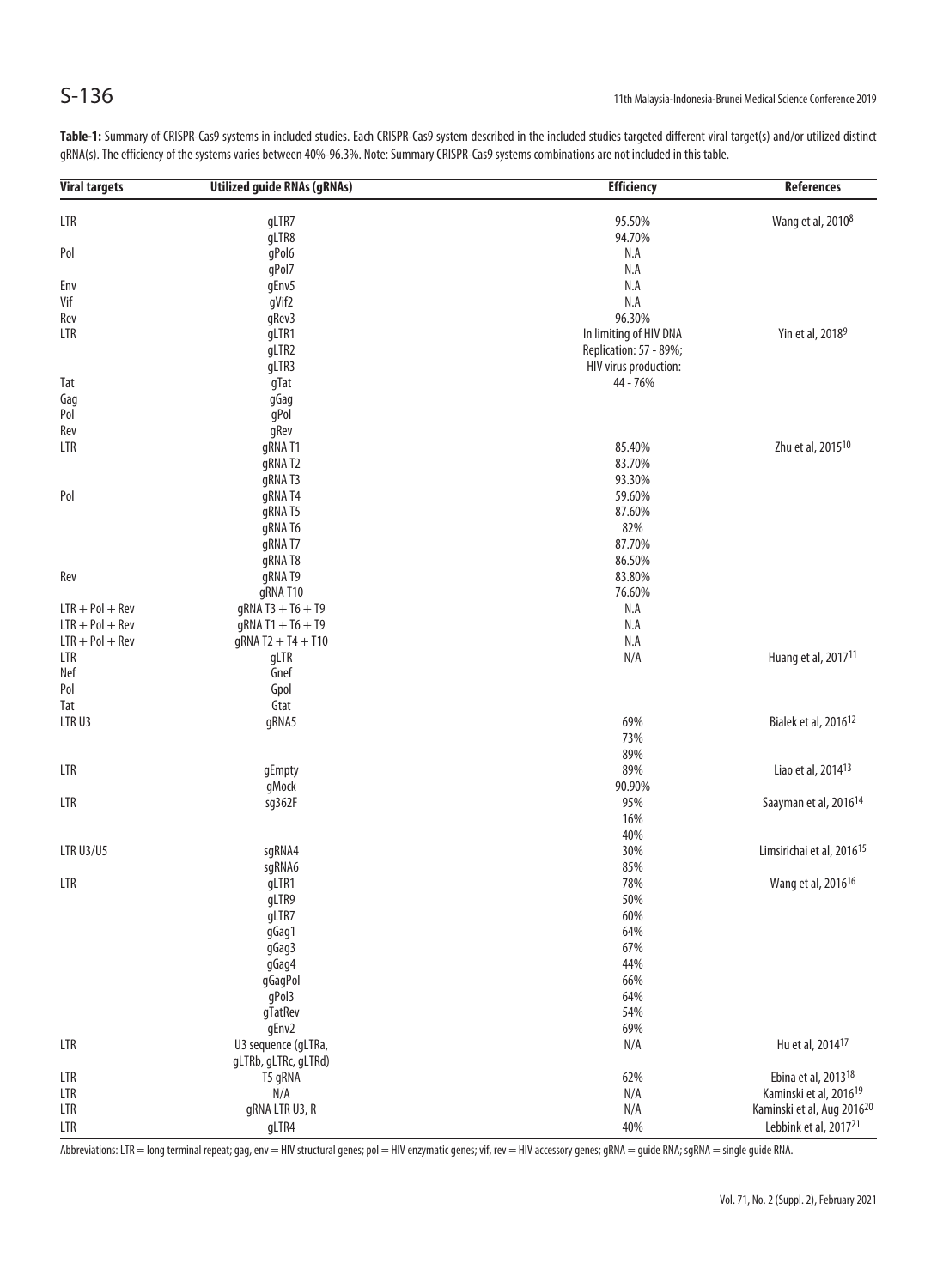Cas9 utilization in treating HIV, no included study involved in vivo experiments that directly used CRISPR/Cas9 in the clinical setting, therefore, as the data currently available are unlikely to accurately represent the in vivo scenario, further testing using applicable animal models is needed before this technique is used widely in humans.

## **CRISPR-Cas9 utilization to treat HIV infection involves several different approaches**

There are three different strategies by which CRISPR-Cas9 targets HIV infection: (1) cleavage of HIV DNA that has not been inserted to the human DNA (pre-integration DNA); (2) direct editing of the genes in transcription-silent HIV genome, including pol, env, vif, rev and LTR; and (3)



**Figure-2:** Model of CRISPR-Cas9 directed against HIV-1 infection. Treatment of HIV infection may be treated with CRISPR-Cas9 by utilizing one or more of the three targeting strategies: (1) cleavage of HIV DNA that has not yet been inserted into the human genome; (2) cleavage of HIV provirus; (3) reactivation of HIV provirus in conjunction with antiretroviral therapy (ART). With this strategy, ART is responsible for elimination of viruses produced after the reactivation process. Adapted by permission from Springer Nature Customer Service Centre GmbH: Springer Nature Nature Communications Liao HK, Gu Y, Diaz A, Marlett J, Takahashi Y, Li M, et al. Use of the CRISPR/Cas9 system as an intracellular defense against HIV-1 infection in human cells. Nat Commun 2015;6:6413. Copyright  $\odot$  2015.<sup>13</sup>

reactivation of the HIV provirus in combination with antiretroviral therapy (Figure-2). Targeting the preintegration HIV DNA will prevent the insertion of it to human genes, thus preventing HIV latency.13 On the other hand, direct editing of the pol, env, vif, rev, and LTR genes is also efficient in treating HIV as it does not require activation of viral gene transcription. Several studies showed that this characteristic has lead to efficient suppression of HIV-1 proviral reactivation.8,10,13,17-19,21 The study by Liao et al. even showed that resistance to HIV-1 caused by this editing could be induced in human pluripotent stem cells and be maintained after cell differentiation.13 This demonstrates the possibility of utilizing the direct editing strategy not only as a treatment option for HIV but also as a preventive measure against the disease.

In addition to disrupting silent HIV-1 provirus, HIV treatment can also be performed by reactivating inserted HIV genes in human cells, enabling its transcription. These occurrences lead to HIV production.12,14,15 This approach utilizes the ability of latency reversing agents (LRA), a pharmacological agent that induces HIV proviral transcription in human genome.14,15 When used alongside combined ART (cART), which destructs the viruses upon the end of their production, this approach may lead to complete removal of HIV from an individual.15 However, there remains a drawback to this method; until now, no trials have shown significant reduction in latent reservoirs upon treatment using LRA. This is caused by the inefficient clearance of activated reservoir cells and insufficient latent proviruses activation by currently available LRAs. Bialek et al. addressed this problem by exploring CRISPR-Cas9-derived activator systems, which function by recruiting multiple transcriptional activation domains to the HIV 5' LTR. Induction of these activator systems was found to have similar or greater anti-HIV effect when compared with direct genome editing.12

Despite positive results of the approaches discussed above, to work optimally CRISPR-Cas9 requires certain conditions. A study by Yin et al. found while cytoplasmic Cas9 inhibited HIV-1 as strongly as nuclear Cas9, only nuclear cas9 could excise latent provirus.9 These findings should be taken into consideration for designing further experiments regarding CRISPR-Cas9 system utilization for HIV treatment.

## **Combination of CRISPR-Cas9 systems may increase treatment efficiency**

To improve the quality of HIV treatment CRISPR-Cas9 is used by increasing its sensitivity, specificity, and efficiency, two or more CRISPR-Cas9 systems have been combined in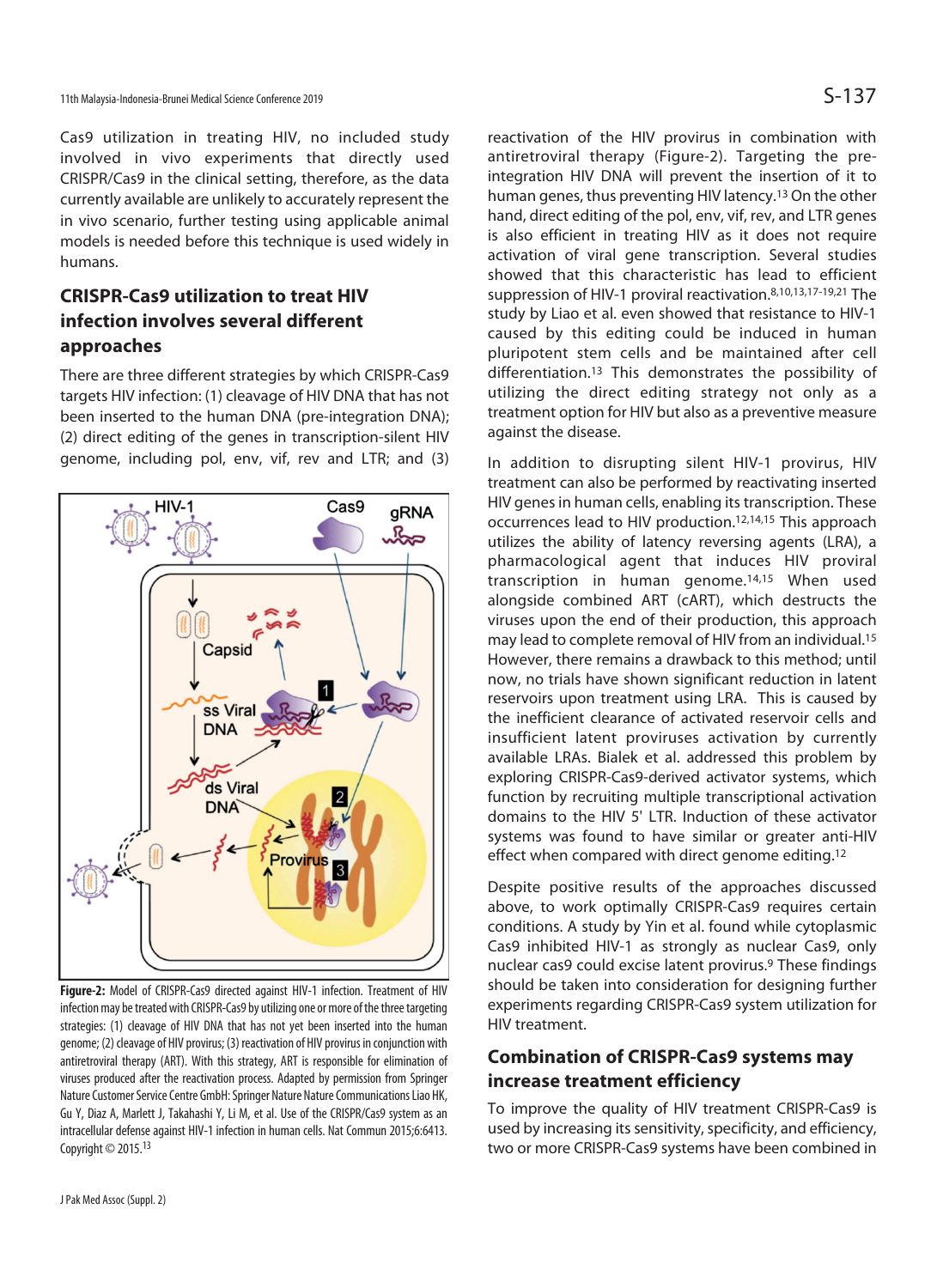**Table-2:** Summary of CRISPR-Cas9 systems combinations. Some of the systems listed in Table S2 can be combined in order to increase the CRISPR-Cas9 system efficiency in reducing HIV DNA replication and virus production. Note that the last two combinations studied by Zhao et al utilized CRISPR-Cas9, which uses gRNA, and RNA interference (RNAi), which uses shRNA.

| <b>Viral targets</b> | <b>Utilized RNA(s)</b>  | <b>Efficiency</b> | <b>Reference</b>                  |
|----------------------|-------------------------|-------------------|-----------------------------------|
| $Gaq + Pol$          | $qGaq8 + qPol7$         | 96.3%             | Wang et al, 2010 <sup>8</sup>     |
| LTR                  | $qLTR7 + qLTR8$         | N/A               |                                   |
| $LTR + Gaq + Pol$    | $qLTR7 + qGaq8 + qPol7$ |                   |                                   |
| $LTR + Pol + Rev$    | $qRNA T3 + T6 + T9$     | N/A               | Zhu et al, 2015 <sup>10</sup>     |
| $LTR + Pol + Rev$    | $qRNA T1 + T6 + T9$     |                   |                                   |
| $LTR + Pol + Rev$    | $qRNA T2 + T4 + T10$    |                   |                                   |
| $LTR + pol$          | $qLTR + qpol$           | N/A               | Huang et al, 2017 <sup>11</sup>   |
| $LTR + \text{tat}$   | $qLTR + qtat$           |                   |                                   |
| $nef + pol$          | $qnef + qpol$           |                   |                                   |
| $nef + ta$           | $qnef + qta$ t          |                   |                                   |
| LTR                  | gRNA MA3+PR2            | N/A               | Lebbink et al, 2017 <sup>21</sup> |
|                      | gRNA MA3+IN5            |                   |                                   |
|                      | gRNA PR2+IN5            |                   |                                   |
| $Gaq3 + Gaq1$        | $qGaq3 + qGaq1$         | N/A               | Zhao et al. 2017 <sup>22</sup>    |
|                      | $qGaq3 + qGaq5$         |                   |                                   |

Abbreviations: LTR = long terminal repeat; gag, env = HIV structural genes; pol = HIV enzymatic genes; vif, rev = HIV accessory genes;  $qRNA =$  guide RNA.

recent studies (Table-2). Combinatorial attack between CRISPR-Cas9 and RNA Interference (RNAi), another system capable of treating HIV, has also been studied.

The most common CRISPR-Cas9 technique combination described in studies is a combination of two gRNAs, which has been found to increase the efficacy of CRISPR-Cas9 in combating HIV. However, these combinations require specific conditions to work effectively. A study conducted by Lebbink et al. demonstrated that gRNA combinations are effective only if the gRNAs used are both potent. A less potent gRNA, RT2, allowed viral breakthrough even when it was combined with a potent gRNA. It is also important to consider that potent gRNA combination may lead to minor cytopathogenic side effects at early time points, but not after prolonged treatment.<sup>21</sup>

Another study by Zhao et al. showed the possibility of combining two biomolecular approaches to cure HIV: CRISPR-Cas9 and RNA interference (RNAi). Defined as a cellular mechanism for gene expression regulation at the posttranscriptional level, RNAi is involved in the processing of small, noncoding microRNAs (miRNA), which control mRNA silencing. Small interfering RNAs (siRNAs) derived from RNAi machinery equipped with short hairpin RNA (shRNA) were used in the context of HIV treatment. These siRNAs can be used as miRNA mimics against the HIV-1 RNA genome.<sup>22</sup> An additive effect of combinatorial CRISPR-Cas9 and RNAi attack was found in

different combinations, but this was not analyzed quantitatively as the overall effect was confounded by the potent antiviral effects of each individual inhibitor. It is also important to note that HIV-1 cross-resistance may occur when overlapping HIV sequences are targeted by both techniques as CRISPR-Cas9 attack triggers a unique mutagenic response, that is immediate non-homologous end joining (NHEJ) DNA repair. This will lead to generation of considerable genetic variation, mostly indels but also nucleotide substitutions, at the site of cleavage. Thus, raw material for the escape virus variants may be formed, enabling viral escape. Therefore, such overlap should be avoided.22

### **HIV gRNA-resistant strains**

Despite the emergence of CRISPR-Cas9 utilization as an inhibitor of HIV, some studies have shown that the method is potentially susceptible to resistance. We found two studies that showed the possibility of HIV-1 provirus resistance development, which could be caused by either reverse transcriptase (RT) or insertion-deletion (indel) mutation.23,24 A study by Wang et al. showed that the rate of sequence indel mutation in HIV genome increases by up to 35% when CRISPR-Cas9 was utilized to treat the virus.23 On the other hand, a study by Yoder et al. showed contradictory results, with only a 3% increase of indel rate in HIV genome compared to non-treated HIV.<sup>24</sup> However, it is still vitally important to address this issue before wide implementation of CRISPR-Cas9-based HIV-1 treatment can be considered. Both studies recommended the use of simultaneously edited sequence to prevent the mutation; Wang et al. recommended utilization of more than one sgRNA (Streptococcus gRNA) to reduce indel more than three base pairs, while Yoder et al. recommended the use of more than one double strand breaks (DSB).23,24

#### **Limitation of study**

The limitation of our study is the lack of data regarding the sensitivity, specificity and/or accuracy of some CRISPR-Cas9 systems. Without these data, appraisal of the systems may not be done thoroughly for all included studies, especially for studies that lack the corresponding data.

## **Conclusion**

In conclusion, seventeen studies included in this review showed promising data regarding the possibility of CRISPR-Cas9 utilization for HIV treatment. Furthermore, combination of techniques has been developed to further enhance treatment quality. However, this technique also has some issues that must be addressed before it could be implemented as a novel therapy, including lack of quality